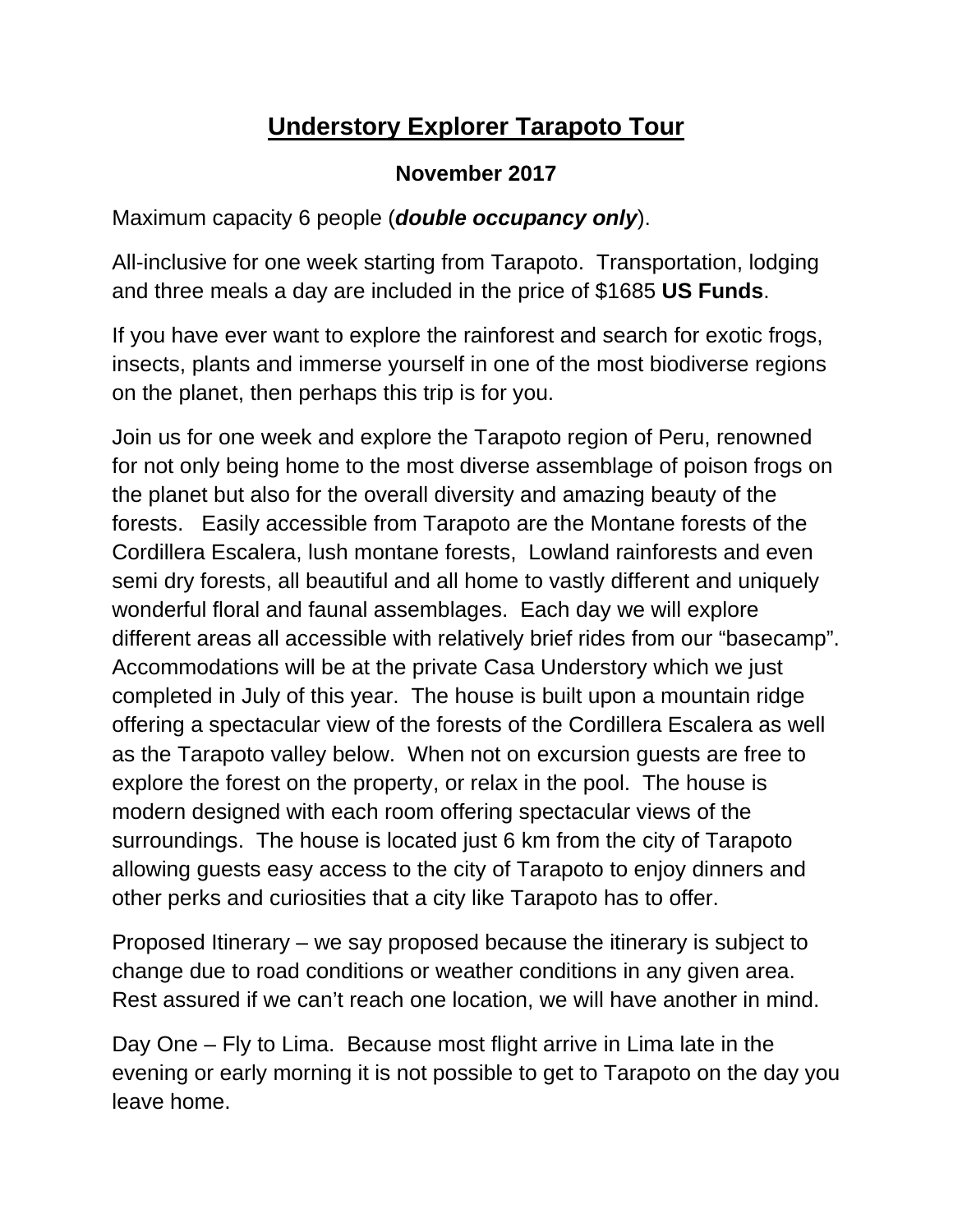Day two – Arrival in Tarapoto. Most flights from Lima to Tarapoto arrive midmorning to early afternoon. Since many guests will arrive tired we leave this first afternoon somewhat open to get situated in accommodations. Guests can explore the forests on the property, relax by the pool or take a nap and recover from the long flights to get here. We will head down into the City in late afternoon for a nice dinner. Following dinner, for those who wish we will go on a brief nocturnal excursion to look for glass frogs, tree frogs and other nocturnal creatures. Make sure to bring your own flashlight and/or headlamp.

Day Three – After an early breakfast we will head out over the Cordillera Escalera stopping sporadically along the way to explore the forests in these beautiful mountains. These are the same forests where Rainer Schulte did much of his pioneering work several decades ago. Species of Poison Frogs such as Ranitomeya imitator and variabilis. Ameerega trivittata, bassleri,and altamazonica are all common here. With a little more luck Rainitomeya fantastica might make an appearance. Many waterfalls are accessible in this area, (Much of which is now a Communal Reserve.) and these all make for wonderful photo ops and really are quite spectacular to behold. We will have lunch in Pongo de Caynarachi at a typical restaurant. Pongo De Caynarachi is a nice town located at the eastern most feet of the Escalera Mountains. Pongo is the Gateway way to the Yurimaguas lowlands and the vast expanses of lowlands which span the entirety of eastern Peru. After lunch we will make our way back over the mountains arriving more or less at midafternoon at the base allowing guests plenty of time for a shower, a nap and or a swim before heading into Tarapoto for dinner.

Day 4 – On this day we will leave early and travel nearly two hours to the village of Chazuta, which is located on the banks of the Huallaga River. The drive is quite scenic and we will make a few stops for pictures and exploration to hopefully scare up a few frogs before we even arrive in the town. From the town we will hike up to our reserve in the forested hills above the town. The hike will take us through many plantations, including Cacao (chocolate) coffee and banana. There is one large hill which can be challenging depending on trail conditions, but fear not, we will take our time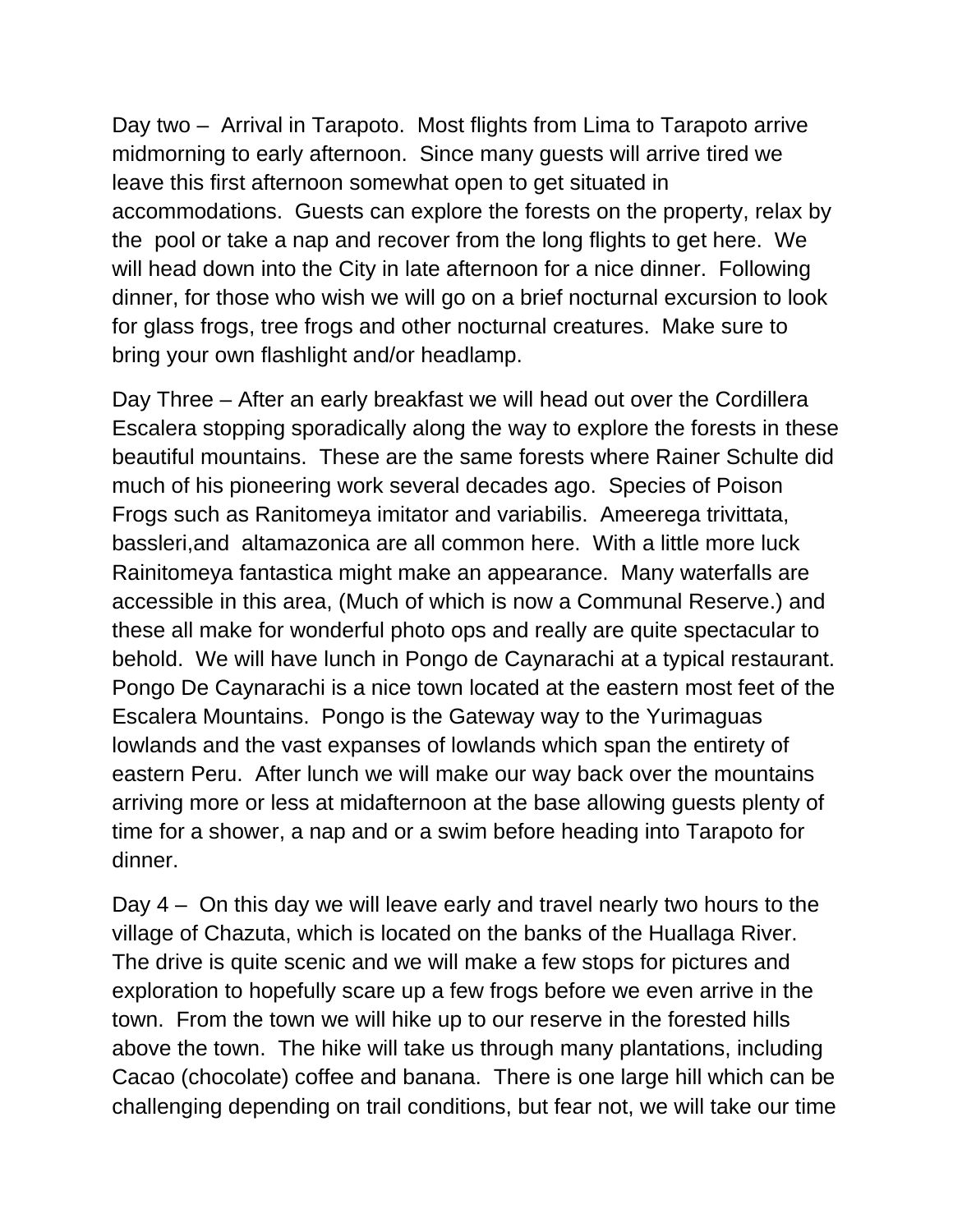and rest as needed. Once in the forests at the reserve we can easily find many specimens of the incredibly variable populations of Chazuta R. imitator. Looking a little closer and we should be able to find some of the broad banded Ranitomeya summersi. There is a nice green form of variabilis present here, but finding them requires a little luck as they usually reside high in the bromelia growing overhead in the canopy. Here will likely be the first encounters we will have with the beautiful Ameerega caynarachi. Trivittata and bassleri are also abundant here, as are the cryptic local population of Ameerega altamazonica. Following the hike down we will have a late lunch cooked by a local family in the traditional Peruvian style. We will then board some small boats and take a brief ride down the Huallaga River. This course of the Huallaga runs through the habitat of about two thirds of the species of Peruvian poison frogs. In fact this iconic river drains some of the most spectacular and biodiverse areas on earth. After this we will say goodbye to Chazuta with a stop at a wonderful chocolate co-operative called Misky. Here local ladies turn the raw cacao product into world class chocolate. Feel free to buy as much as you like. Nobody is judging  $\odot$  Depending on arrival time back in Tarapoto we will either have dinner delivered to the house, head back down to the town for dinner, or just go eat in our field clothes. Sometimes you just have to go with the flow.

Day 5. Another early morning departure (7 am more or less, nothing crazy); we are going to head out back over the Escalera Mountains and explore the Yurimaguas lowlands in two locations. Before getting too far along, we are going to take breakfast at a local landmark. El Mono Y Gato Restaurant. A typical Peruvian breakfast can be an interesting combination of foods. The menu is pretty long, and the view from the restaurant is breathtaking. Our first stop will be in a small expanse of forest that remains not far from Pongo De Caynarachi. This is a special forest in that it is home to one of the few remaining populations of lowland fantastica. As you will see the lowlands in this area has been converted en masse to oil palm plantations. Witnessing this is a sobering reminder of the threats that truly endanger these frogs. Near Pongo we have the chance to find two really elusive species. The first being Ameerega pongoensis, and the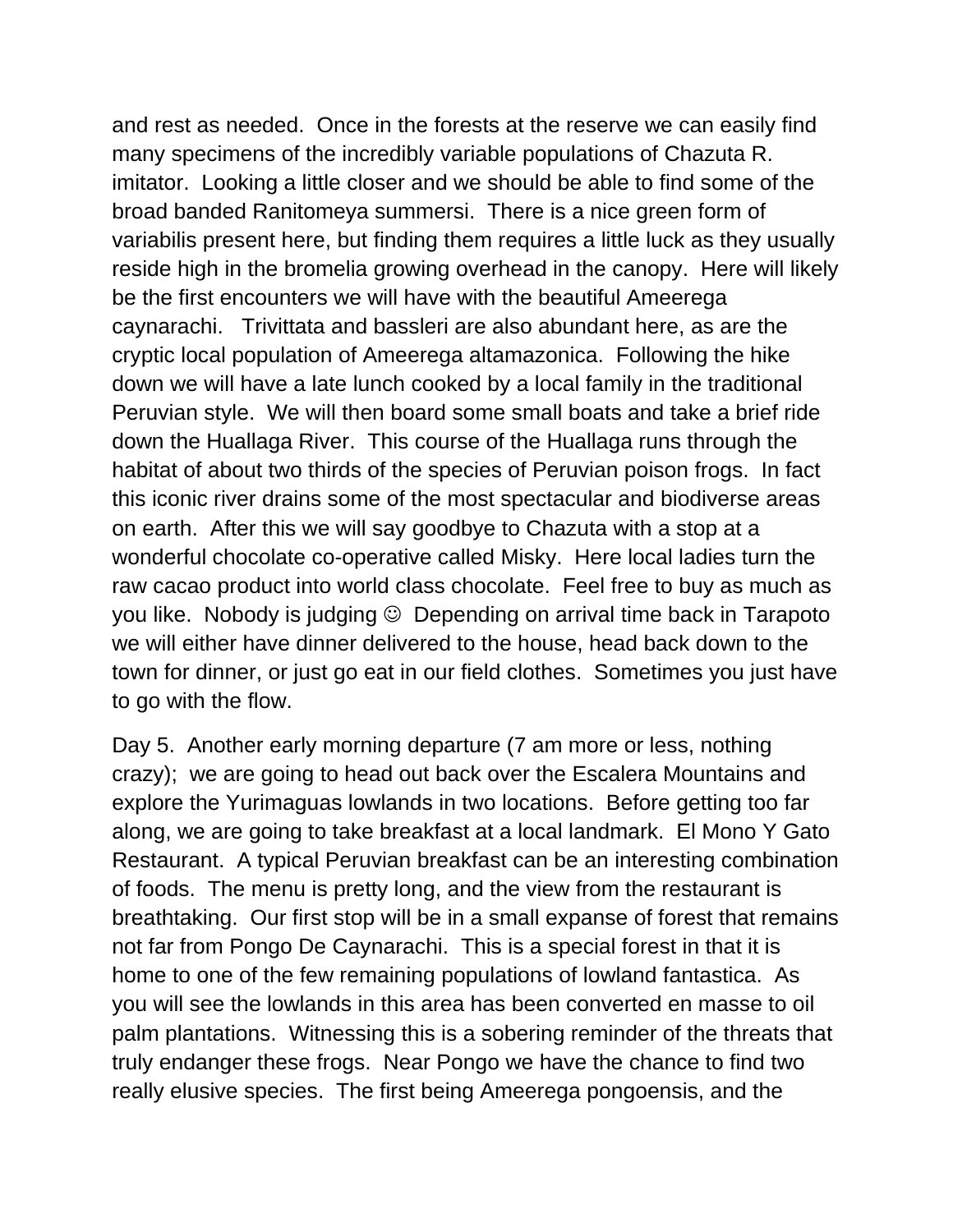second is Hyloxalus azureiventris. I can almost guarantee finding tadpoles of the azureiventris but the frogs themselves are unbelievably elusive. In 14 years I might have ever found 5 individuals, yet we regularly find their tadpoles. Following this excursion, we will head out towards Yurimaguas. Not far from Yurimaguas we will stop and search for the true nominal fantastica in its highly fragmented habitat and again bear witness to the scourge of Palma africana. After this stop we will have dinner in Yurimaguas. Yurimaguas is an old town and quite interesting. It has a busy port and is a vital hub connecting trade and commerce from the coast to Iquitos which Is land locked a couple days further down River.

On the drive back to base we can, if the group decides to take advantage of the nocturnal mountain crossing, stop at a few spots where we have previously been successful in finding glass frogs. This will make for a long, but surely very rewarding day.

Day 6 - Sauce. Today we will head out to visit the famous Laguna Azul at the town of Sauce. In forested fragments that flank streams which feed the lake we can find amazing populations of R. summersi and its mimic R. imitator. The mimicry here is so accurate that we are certain friendly arguments will develop over which frog is which. These small stream valleys are also home to very cryptic populations of A. bassleri and A. caynarachi, so keep your eyes peeled. We will have a nice lakeside lunch. Following lunch we have two options and guests are free to choose either one. One option is to stay and relax by the lake and maybe take a swim or have a drink or two. Option two is to head further into the mountains to a remote location where we hope to find a really beautiful form of Ameerega bassleri that we have only seen once, but have never actually photographed. Either option can be accommodated and each guest can feel free to make their own choice. We will depart late afternoon for Tarapoto so that we can be showered and down to the city for a nice fashionably late dinner.